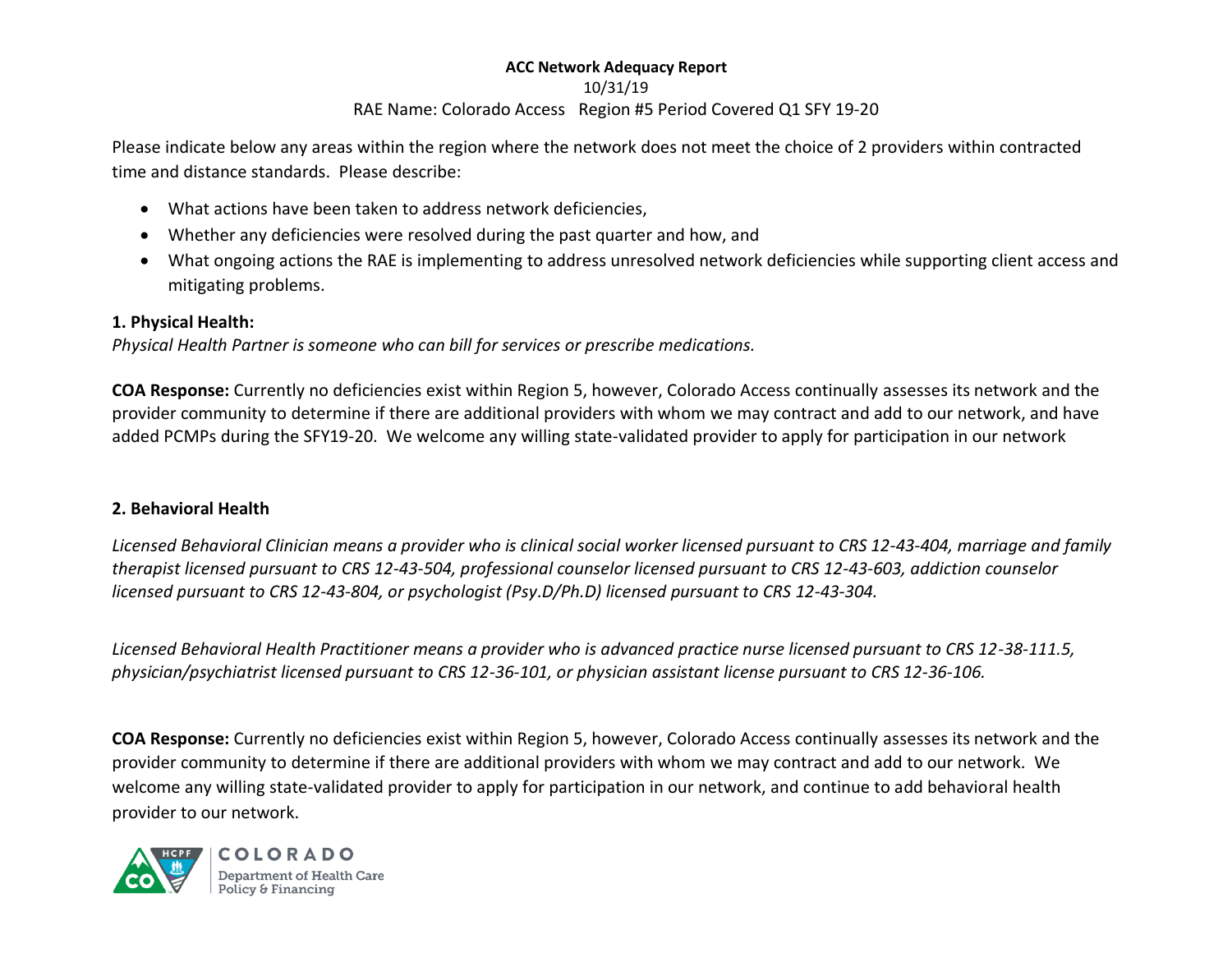#### 10/31/19

#### RAE Name: Colorado Access Region #5 Period Covered Q1 SFY 19-20

#### **1. Please complete the tables for all of the providers in your network.**

The below tables have been intentionally left blank. The information requested can be found in Appendix I PH R5 Q1 and Appendix II BH R5 Q1, both included with this report submission.

NOTE: For the Physical Health Provider Type, please enter either: Adult Primary Care, Family Medicine, Pediatric Primary Care, OB/GYN, CMHC, or Other.

| PHYSICAL HEALTH                                                                 |        |                      |                                          |                            |                            |                                        |                               |                           |  |
|---------------------------------------------------------------------------------|--------|----------------------|------------------------------------------|----------------------------|----------------------------|----------------------------------------|-------------------------------|---------------------------|--|
| <b>Network</b><br>Provider<br>(Practice sites)<br>- list the<br>billing ID here | County | <b>Provider Type</b> | <b>Number of</b><br><b>Practitioners</b> | <b>New Provider</b>        | Left the<br><b>Network</b> | <b>Accepting New</b><br><b>Clients</b> | Provides after-<br>hours care | *Single Case<br>Agreement |  |
|                                                                                 |        |                      |                                          | Please Check if applicable |                            |                                        |                               |                           |  |
|                                                                                 |        |                      |                                          |                            |                            |                                        |                               |                           |  |
|                                                                                 |        |                      |                                          |                            |                            |                                        |                               |                           |  |
|                                                                                 |        |                      |                                          |                            |                            |                                        |                               |                           |  |
|                                                                                 |        |                      |                                          |                            |                            |                                        |                               |                           |  |
|                                                                                 |        |                      |                                          |                            |                            |                                        |                               |                           |  |
|                                                                                 |        |                      |                                          |                            |                            |                                        |                               |                           |  |
|                                                                                 |        | Sub-Total            |                                          |                            |                            |                                        |                               |                           |  |

**\*** There were no Single Case Agreements during this reporting period.

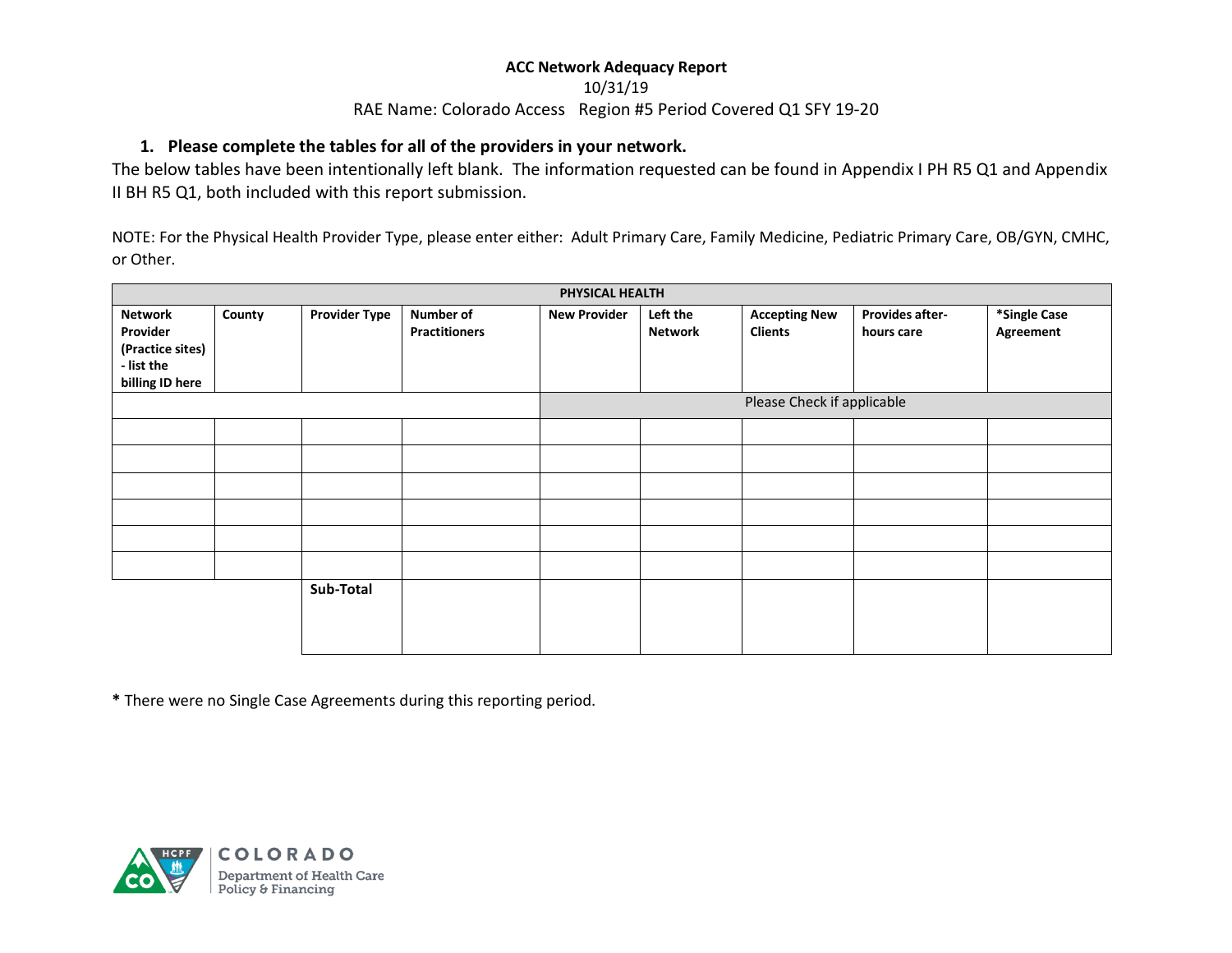10/31/19

#### RAE Name: Colorado Access Region #5 Period Covered Q1 SFY 19-20

NOTE: For the Behavioral Health Provider Types, please enter either: Adult Mental Health Provider, Pediatric Mental Health Provider, Substance Use Provider, Psychiatrist, Child Psychiatrist, Psychiatric Prescriber, or Other.

| <b>BEHAVIORAL HEALTH</b>                   |        |                         |                                                                                                        |                 |                            |                                        |                                        |                           |                                              |
|--------------------------------------------|--------|-------------------------|--------------------------------------------------------------------------------------------------------|-----------------|----------------------------|----------------------------------------|----------------------------------------|---------------------------|----------------------------------------------|
| Network<br>Provider<br>(Practice<br>sites) | County | Provider<br><b>Type</b> | The Number of<br>Licensed<br><b>Behavioral Health</b><br><b>Practitioners and</b><br><b>Clinicians</b> | New<br>Provider | Left the<br><b>Network</b> | <b>Accepting New</b><br><b>Clients</b> | <b>Provides</b><br>after-hours<br>care | *Single Case<br>Agreement | <b>Located in</b><br><b>PCMP</b><br>Practice |
|                                            |        |                         | Please Check if applicable                                                                             |                 |                            |                                        |                                        |                           |                                              |
|                                            |        |                         |                                                                                                        |                 |                            |                                        |                                        |                           |                                              |
|                                            |        |                         |                                                                                                        |                 |                            |                                        |                                        |                           |                                              |
|                                            |        |                         |                                                                                                        |                 |                            |                                        |                                        |                           |                                              |
|                                            |        |                         |                                                                                                        |                 |                            |                                        |                                        |                           |                                              |
|                                            |        |                         |                                                                                                        |                 |                            |                                        |                                        |                           |                                              |
|                                            |        |                         |                                                                                                        |                 |                            |                                        |                                        |                           |                                              |
|                                            |        | Sub-Total               |                                                                                                        |                 |                            |                                        |                                        |                           |                                              |

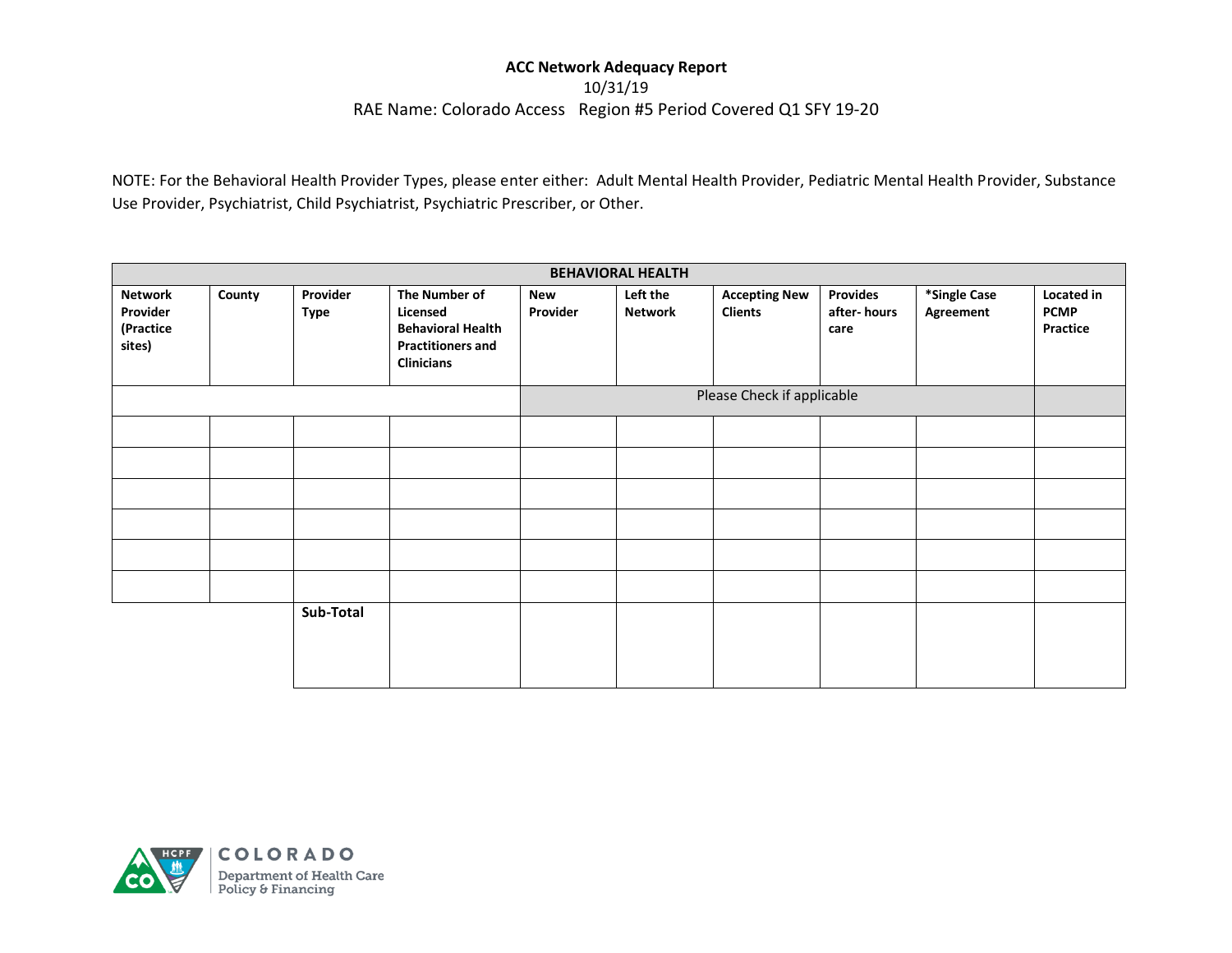## 10/31/19 RAE Name: Colorado Access Region #5 Period Covered Q1 SFY 19-20

# **2. Please indicate the practitioner to client ratios in each county of your region**

| PHYSICAL HEALTH |                                   |                                             |                                               |                                            |                                                         |  |  |
|-----------------|-----------------------------------|---------------------------------------------|-----------------------------------------------|--------------------------------------------|---------------------------------------------------------|--|--|
| County          | Number of<br><b>Practitioners</b> | <b>Number of Enrolled</b><br><b>Members</b> | <b>Ratio for Adult</b><br><b>Practitioner</b> | <b>Ratio for Pediatric</b><br>Practitioner | <b>Ratio for-Mid Level</b><br><b>Adult Practitioner</b> |  |  |
| Denver          | 858                               | 116,596                                     | 1:314                                         | 1:478                                      | 1:291                                                   |  |  |
| <b>Total</b>    | 858                               | 116,596                                     | 1:314                                         | 1:478                                      | 1:291                                                   |  |  |